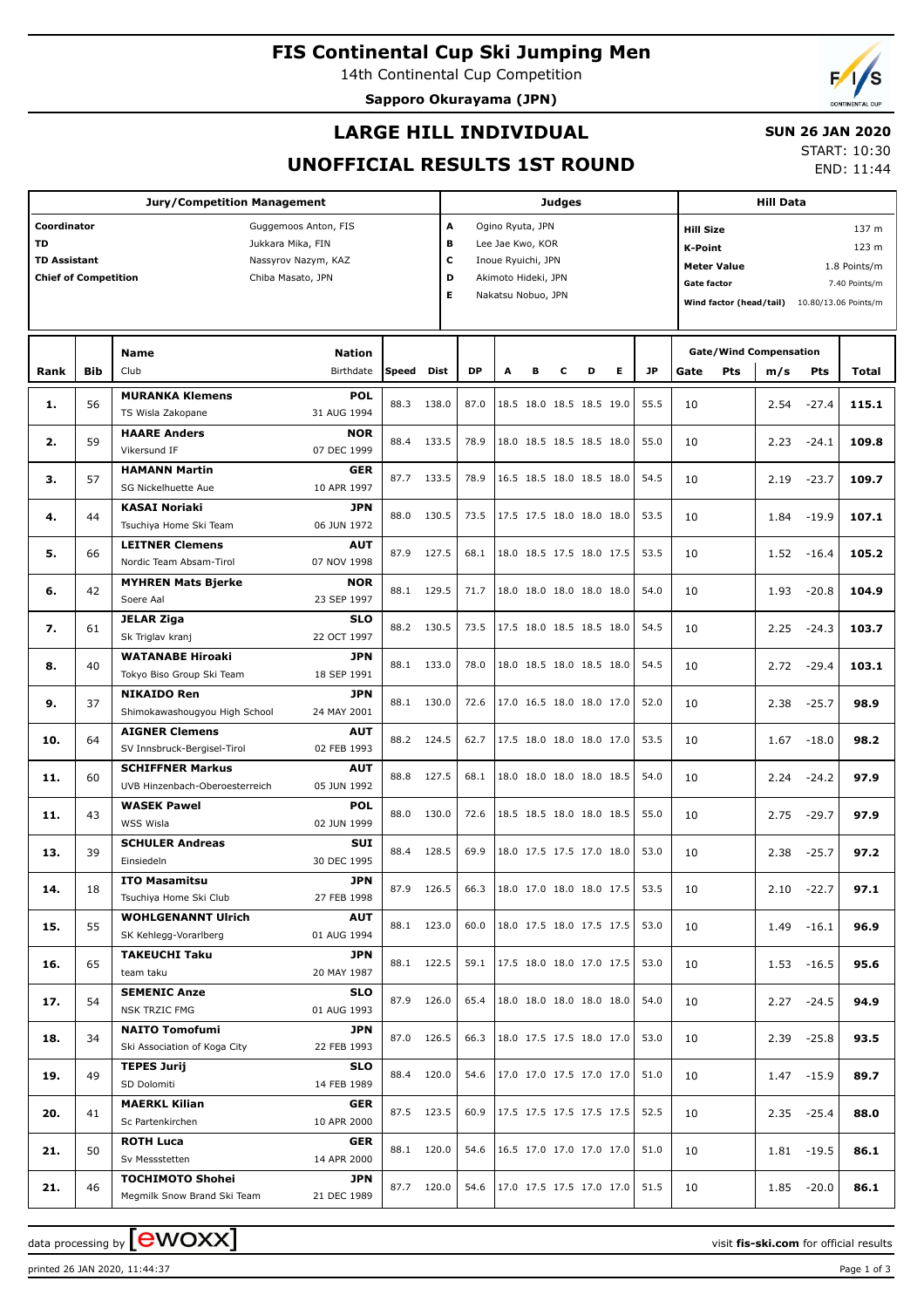## **FIS Continental Cup Ski Jumping Men**

14th Continental Cup Competition

**Sapporo Okurayama (JPN)**



### **LARGE HILL INDIVIDUAL**

#### **SUN 26 JAN 2020**

### **UNOFFICIAL RESULTS 1ST ROUND**

START: 10:30 END: 11:44

|      |     | Name                                         | <b>Nation</b>             |       |            |           |   |   |   |                          |           | <b>Gate/Wind Compensation</b> |      |               |       |
|------|-----|----------------------------------------------|---------------------------|-------|------------|-----------|---|---|---|--------------------------|-----------|-------------------------------|------|---------------|-------|
| Rank | Bib | Club                                         | Birthdate                 | Speed | Dist       | <b>DP</b> | A | в | c | Е<br>D                   | <b>JP</b> | Gate<br><b>Pts</b>            | m/s  | <b>Pts</b>    | Total |
|      |     | <b>RESINGER Peter</b>                        | <b>AUT</b>                |       |            |           |   |   |   |                          |           |                               |      |               |       |
| 23.  | 52  | SV Schwarzach                                | 28 JUN 2000               | 87.9  | 123.5      | 60.9      |   |   |   | 17.0 16.5 16.0 15.5 16.0 | 48.5      | 10                            | 2.35 | $-25.4$       | 84.0  |
|      |     | <b>HAZETDINOV Ilmir</b>                      | <b>RUS</b>                |       |            |           |   |   |   |                          |           |                               |      |               |       |
| 24.  | 35  | SDUSHOR 33 MOSKOVSKAYA OBLA                  | 28 OCT 1991               | 87.9  | 120.0      | 54.6      |   |   |   | 17.5 17.0 17.5 17.5 17.0 | 52.0      | 10                            | 2.34 | $-25.3$       | 81.3  |
| 25.  | 32  | <b>NAGAMINE Hisaki</b>                       | JPN                       |       | 87.7 114.5 | 44.7      |   |   |   | 17.0 16.5 17.0 16.5 16.5 | 50.0      | 10                            | 1.43 | $-15.4$       | 79.3  |
|      |     | Meiji University                             | 29 APR 1997               |       |            |           |   |   |   |                          |           |                               |      |               |       |
| 26.  | 36  | <b>HAUSWIRTH Sandro</b>                      | SUI                       |       | 88.6 113.5 | 42.9      |   |   |   | 16.5 16.5 17.0 16.5 16.5 | 49.5      | 10                            | 1.36 | -14.7         | 77.7  |
|      |     | Gstaad                                       | 29 AUG 2000               |       |            |           |   |   |   |                          |           |                               |      |               |       |
| 27.  | 51  | <b>GRANERUD Halvor Egner</b>                 | <b>NOR</b>                |       | 87.6 122.0 | 58.2      |   |   |   | 17.0 16.5 16.5 17.0 16.5 | 50.0      | 10                            | 2.93 | $-31.6$       | 76.6  |
|      |     | Asker Skiklubb                               | 29 MAY 1996               |       |            |           |   |   |   |                          |           |                               |      |               |       |
| 28.  | 48  | <b>RAIMUND Philipp</b><br>Sc Oberstdorf      | <b>GER</b><br>23 JUN 2000 | 88.0  | 113.5      | 42.9      |   |   |   | 16.5 17.0 15.5 16.0 16.5 | 49.0      | 10                            | 1.46 | $-15.8$       | 76.1  |
|      |     | <b>IWASA Yuken</b>                           | JPN                       |       |            |           |   |   |   |                          |           |                               |      |               |       |
| 29.  | 58  | Tokyo Biso Group Ski Team                    | 02 JUL 1999               |       | 87.1 113.5 | 42.9      |   |   |   | 17.0 17.5 17.5 17.0 17.0 | 51.5      | 10                            | 1.74 | $-18.8$       | 75.6  |
|      |     | <b>SOUKUP Matthew</b>                        | <b>CAN</b>                |       |            |           |   |   |   |                          |           |                               |      |               |       |
| 30.  | 33  | Altius Nordic Ski Club                       | 31 AUG 1997               |       | 88.3 117.5 | 50.1      |   |   |   | 16.5 17.0 17.0 17.0 17.0 | 51.0      | 10                            | 2.50 | $-27.0$       | 74.1  |
| 31.  | 63  | <b>HUBER Stefan</b>                          | <b>AUT</b>                |       | 87.7 115.5 | 46.5      |   |   |   | 16.5 16.5 17.0 16.5 16.5 | 49.5      | 10                            | 2.11 | $-22.8$       | 73.2  |
|      |     | SC Seekirchen-Salzburg                       | 08 MAR 1994               |       |            |           |   |   |   |                          |           |                               |      |               |       |
| 32.  | 38  | <b>WINTER Paul</b>                           | GER                       | 87.6  | 113.0      | 42.0      |   |   |   | 16.5 16.5 16.5 16.5 16.5 | 49.5      | 10                            | 1.85 | $-20.0$       | 71.5  |
|      |     | SC Willingen                                 | 05 OCT 1997               |       |            |           |   |   |   |                          |           |                               |      |               |       |
| 33.  | 30  | <b>BAZHENOV Aleksandr</b><br>ZDUSHOR ZVS CSP | <b>RUS</b>                | 88.0  | 110.0      | 36.6      |   |   |   | 15.5 16.0 16.5 16.0 16.0 | 48.0      | 10                            | 2.11 | $-22.8$       | 61.8  |
|      |     | <b>RINGEN Sondre</b>                         | 13 JUL 1995<br><b>NOR</b> |       |            |           |   |   |   |                          |           |                               |      |               |       |
| 34.  | 62  | Baekkelagets SK                              | 09 OCT 1996               | 87.4  | 111.0      | 38.4      |   |   |   | 16.5 16.5 17.0 16.5 16.5 | 49.5      | 10                            | 2.48 | $-26.8$       | 61.1  |
|      |     | <b>SHIMIZU Reruhi</b>                        | JPN                       |       |            |           |   |   |   |                          |           |                               |      |               |       |
| 35.  | 31  | Megmilk Snow Brand Ski Team                  | 04 DEC 1993               | 88.3  | 106.5      | 30.3      |   |   |   | 16.5 16.5 16.5 16.5 16.0 | 49.5      | 10                            | 1.75 | $-18.9$       | 60.9  |
|      |     | <b>SELL Adrian</b>                           | GER                       |       |            |           |   |   |   |                          |           |                               |      |               |       |
| 36.  | 47  | Sv Messstetten                               | 28 APR 1998               | 87.9  | 104.5      | 26.7      |   |   |   | 16.0 16.5 15.5 15.5 15.5 | 47.0      | 10                            | 1.22 | $-13.2$       | 60.5  |
| 37.  | 45  | <b>ITO Kenshiro</b>                          | JPN                       | 88.2  | 105.0      | 27.6      |   |   |   | 15.5 16.5 15.5 16.0 16.5 | 48.0      | 10                            | 1.64 | $-17.7$       | 57.9  |
|      |     | Megmilk Snow Brand Ski Team                  | 08 JAN 1990               |       |            |           |   |   |   |                          |           |                               |      |               |       |
| 38.  | 53  | <b>PAVLOVCIC Bor</b>                         | <b>SLO</b>                | 88.5  | 107.0      | 31.2      |   |   |   | 16.5 16.5 17.0 16.0 16.5 | 49.5      | 10                            | 2.16 | $-23.3$       | 57.4  |
|      |     | Nd Ratece planica                            | 27 JUN 1998               |       |            |           |   |   |   |                          |           |                               |      |               |       |
| 39.  | 24  | <b>JUROSZEK Kacper</b><br>Wss Wisla          | <b>POL</b><br>05 JUN 2001 |       | 88.2 107.0 | 31.2      |   |   |   | 16.0 16.0 16.5 16.5 16.0 | 48.5      | 10                            | 2.50 | $-27.0$       | 52.7  |
|      |     | <b>DEAN Decker</b>                           | <b>USA</b>                |       |            |           |   |   |   |                          |           |                               |      |               |       |
| 40.  | 26  | Steamboat Springs winter sports cl           | 08 AUG 2000               |       | 87.7 103.5 | 24.9      |   |   |   | 16.0 16.5 16.5 16.0 16.0 | 48.5      | 10                            |      | $2.26 -24.4$  | 49.0  |
|      |     | <b>CHOI Heung Chul</b>                       | KOR                       |       |            |           |   |   |   |                          |           |                               |      |               |       |
| 41.  | 20  | High1 Resort                                 | 03 DEC 1981               | 87.2  | 98.0       | 15.0      |   |   |   | 16.0 16.0 16.0 15.5 16.0 | 48.0      | 10                            |      | 1.38 -14.9    | 48.1  |
| 42.  | 17  | <b>WATANABE Rikuta</b>                       | JPN                       | 87.7  | 98.0       | 15.0      |   |   |   | 15.5 15.5 16.5 15.5 16.0 | 47.0      | 10                            |      | $1.37 - 14.8$ | 47.2  |
|      |     | Tokyo Biso Kogyo Corporation                 | 09 JUL 1995               |       |            |           |   |   |   |                          |           |                               |      |               |       |
| 43.  | 19  | <b>GASIENICA Patrick</b>                     | <b>USA</b>                |       | 87.3 106.5 | 30.3      |   |   |   | 16.0 16.0 16.5 16.5 16.0 | 48.5      | 10                            |      | $2.96 - 32.0$ | 46.8  |
|      |     | Norge Ski club                               | 28 NOV 1998               |       |            |           |   |   |   |                          |           |                               |      |               |       |
| 44.  | 27  | <b>CHOI Seou</b><br>High1 Resort             | KOR<br>03 DEC 1982        | 86.7  | 98.0       | 15.0      |   |   |   | 16.0 16.5 16.0 16.0 16.0 | 48.0      | 10                            |      | 1.99 -21.5    | 41.5  |
|      |     | <b>PILCH Tomasz</b>                          | <b>POL</b>                |       |            |           |   |   |   |                          |           |                               |      |               |       |
| 45.  | 29  | WSS Wisla                                    | 20 OCT 2000               | 87.9  | 94.5       | 8.7       |   |   |   | 15.0 14.5 14.5 14.0 15.0 | 44.0      | 10                            |      | $1.32 - 14.3$ | 38.4  |
|      |     | <b>LARSON Casey</b>                          | USA                       |       |            |           |   |   |   |                          |           |                               |      |               |       |
| 46.  | 28  | Norge Ski Club                               | 16 DEC 1998               | 87.5  | 97.0       | 13.2      |   |   |   | 16.0 16.0 16.0 15.5 16.0 | 48.0      | 10                            |      | $2.73 - 29.5$ | 31.7  |
| 47.  | 22  | <b>CHO Sungwoo</b>                           | KOR                       | 86.7  | 86.0       | $-6.6$    |   |   |   | 15.0 16.0 16.0 15.5 15.0 | 46.5      | 10                            |      | $1.45 - 15.7$ | 24.2  |
|      |     |                                              | 01 JAN 2000               |       |            |           |   |   |   |                          |           |                               |      |               |       |
| 48.  | 25  | <b>CHEN Zhe</b>                              | <b>CHN</b>                | 87.9  | 86.5       | $-5.7$    |   |   |   | 14.5 14.5 14.0 14.5 14.5 | 43.5      | 10                            |      | $1.50 - 16.2$ | 21.6  |
|      |     |                                              | 09 MAR 1993               |       |            |           |   |   |   |                          |           |                               |      |               |       |

data processing by **CWOXX** and  $\overline{C}$  and  $\overline{C}$  and  $\overline{C}$  and  $\overline{C}$  and  $\overline{C}$  and  $\overline{C}$  and  $\overline{C}$  and  $\overline{C}$  and  $\overline{C}$  and  $\overline{C}$  and  $\overline{C}$  and  $\overline{C}$  and  $\overline{C}$  and  $\overline{C}$  and  $\overline{C}$ 

printed 26 JAN 2020, 11:44:37 Page 2 of 3